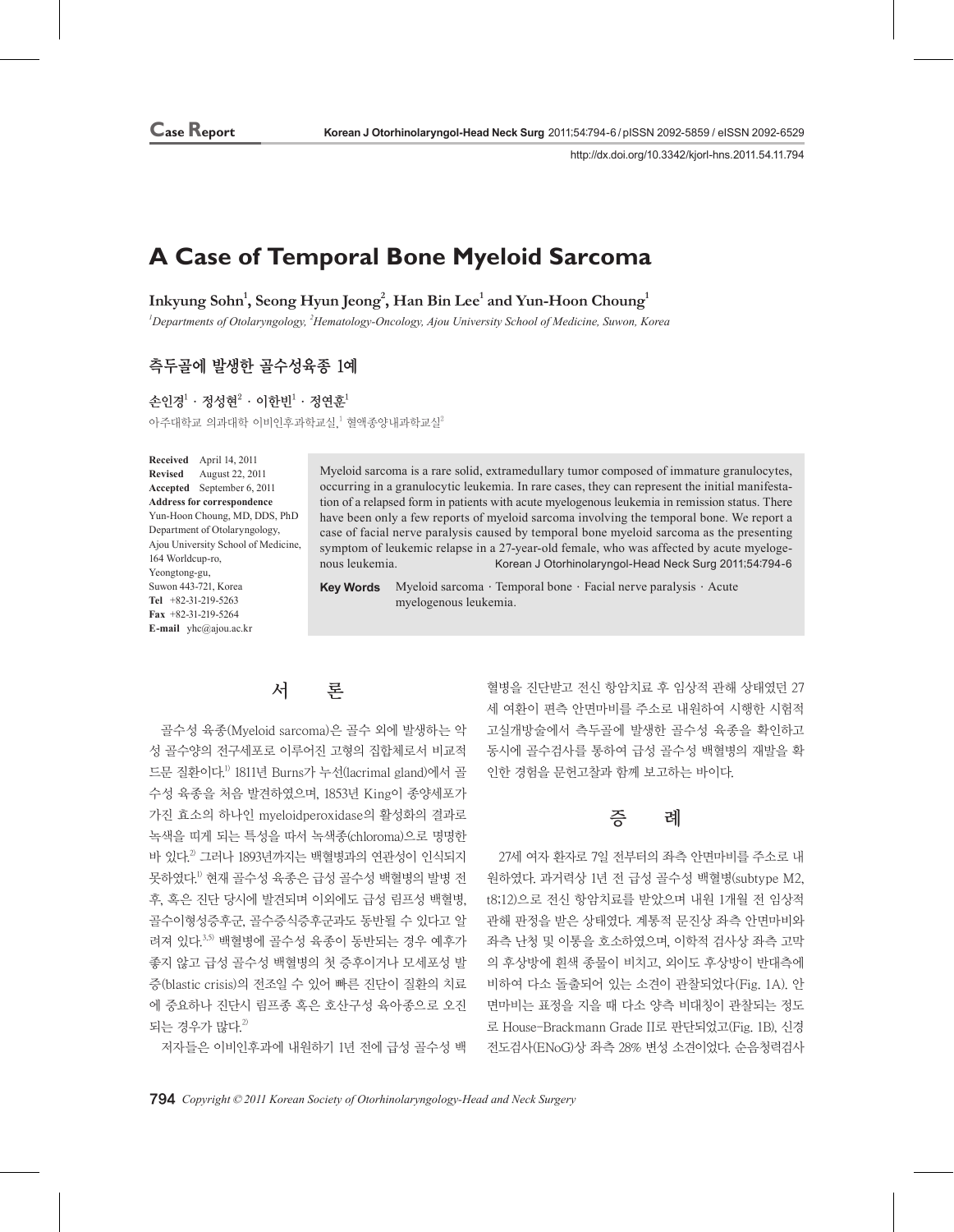#### Temporal Bone Myeloid Sarcoma █ **Sohn I, et al.**

상 양측 0 dBHL 청력역치 소견을 보였으며 측두골 전산화단 층촬영에서는 좌측 상고실과 유양돌기동에 연조직 음영이 관 찰되었고 안면신경관의 고실 부위 결손이 의심되는 소견을 보 였다(Fig. 2).

환자는 입원하여 전신 스테로이드 치료를 우선 시작하였다. 아울러 환자의 과거력을 고려하여 백혈병성 병변의 중이 침범 가능성과 부피 효과(mass effect)에 의한 안면마비 가능성을 고려하여 조직검사 또는 종괴제거의 목적으로 고실 개방술을 시행하였다. 수술 소견상 후고실 및 안면신경관 주위에 노란 연조직이 차있는 소견이 관찰되었다(Fig. 3A, B and C). 종괴 가 단단치 않고 부드러운 양상이어서 부피효과에 의한 안면 마비 가능성 보다는 안면신경을 포함한 측두골에 침범한 백 혈병성 병변일 가능성이 높다고 판단하여 일부 조직만 제거하 고 안면신경관의 개방은 확인하지 않았다. 일부 제거한 조직에 대한 병리조직검사 결과 전반적인 골수성 아세포의 증식과 함 께 일렬 종대양 증식(Indian file growth pattern) 소견이 관찰 되며, 면역조직화학적 검사상 myeloperoxidase에 양성 소견 이 보여 골수성 육종 진단에 합당하였다(Fig. 3D). 술 후 안면 마비는 호전소견이 보였으며, 수술 3주 뒤에 확인된 최종 골수 검사 결과에서 급성 골수성 백혈병의 재발 소견이 보여 idarubicin, fludarabine, cytarabine, G-CSF 제제로 전신 항암치 료 및 좌측 귀에 대하여 2주간 방사선 치료를 시행 받고 부분 관해 판정을 받았다. 수술 2개월과 3개월 뒤에 각각 시행한 측



**Fig. 1.** Telescopic findings of the left eardrum shows a white-yellowish mass (arrow) shadow on posterior-superior quadrant (A). Left facial paralysis (mouth deviation to right side) is detected during pronunciation of "e" (B).

두골 전산화단층촬영상 중이와 유양동 모두 재발 소견 없이 깨끗한 상태임을 확인하였으나 술 후 3개월 뒤에 시행한 골수 검사상 급성 골수성 백혈병 재발이 발견되었다. 고용량 cyclophosphamide, cytarabine, vincristine, prednisone의 지속 주입법으로 전신 항암치료를 다시 시행하였으나 불완전 관해 소견이 관찰되었다. 아울러 좌측 두정엽 뇌실질 및 연수막 부 위에도 백혈병 침범이 확인되고 폐에 림프증식성 병변과 진균 성 감염 병변이 진행되면서, 급성 골수성 백혈병 재발 판정을 받은지 6개월 만에 결국 사망하였다.



**Fig. 2.** Axial (A and B) and coronal (C and D) views of temporal bone CT scan. Epitympanum and mastoid antrum are filled with soft tissue density material (black arrows). Facial canal dehiscence is suspected (white arrows).



**Fig. 3.** Surgical and pathologic findings. The pinkish (A) and yellowish (B) mass was detected on attic and sinus tympani areas during the explo-tympanotomy. The removed mass (C) was 3 mm in diameter. Pathologic finding shows diffuse infiltration of myeloperoxidase-positive immature myeloid cells (red granules in cells) $(\times 400)(D)$ .

*www.jkorl.org* 795